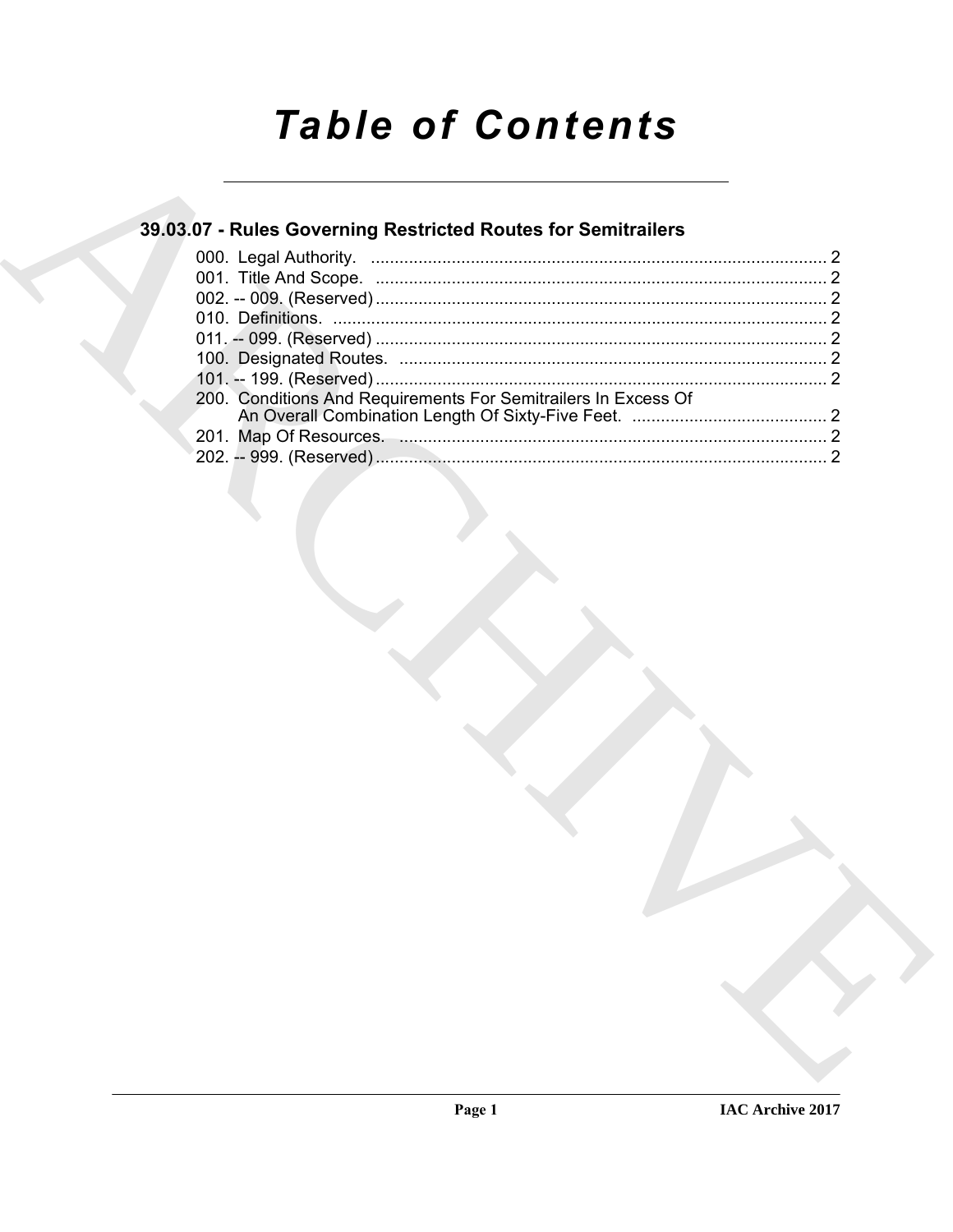#### **IDAPA 39 TITLE 03 CHAPTER 07**

#### **39.03.07 - RULES GOVERNING RESTRICTED ROUTES FOR SEMITRAILERS**

#### <span id="page-1-1"></span><span id="page-1-0"></span>**000. LEGAL AUTHORITY.**

The rule is adopted under authority of Sections 40-312, 49-1004 and 49-1010, Idaho Code. (10-2-89)

#### <span id="page-1-2"></span>**001. TITLE AND SCOPE.**

The Idaho Transportation Board is authorized to restrict certain routes for operation of semitrailers having a length of forty-eight (48) feet or less but exceeding an overall combination length of sixty-five (65) feet. This rule lists the regulation for these semitrailers. Refer to Rule 39.03.22 for operation of semitrailers exceeding forty-eight (48) feet  $\ln$  length. (9-14-92)

<span id="page-1-3"></span>**002. -- 009. (RESERVED)**

#### <span id="page-1-14"></span><span id="page-1-4"></span>**010. DEFINITIONS.**

Refer to IDAPA 39.03.01, "Rules Governing Definitions," for definitions of the terms used in this rule. (10-2-89)

#### <span id="page-1-5"></span>**011. -- 099. (RESERVED)**

#### <span id="page-1-15"></span><span id="page-1-6"></span>**100. DESIGNATED ROUTES.**

The Department shall produce a color-coded map designating the restricted routes. Routes or portions of routes shall be added or deleted from the map when necessary due to changing conditions, such as traffic volume or construction.  $(10-2-89)$ 

#### <span id="page-1-7"></span>**101. -- 199. (RESERVED)**

#### <span id="page-1-11"></span><span id="page-1-8"></span>**200. CONDITIONS AND REQUIREMENTS FOR SEMITRAILERS IN EXCESS OF AN OVERALL COMBINATION LENGTH OF SIXTY-FIVE FEET.**

<span id="page-1-12"></span>**01. Overall Combination Length**. Semitrailers in excess of an overall combination length of sixty-<br>feet shall be subject to the following conditions. limitations and requirements. (9-14-92) five (65) feet shall be subject to the following conditions, limitations and requirements.

<span id="page-1-13"></span>**02. Routes**. Operation of semitrailers in excess of an overall combination length of sixty-five (65) feet shall be restricted in two (2) categories: (8-24-94)

**GHAPTER OF**<br> **CHAPTER OF**<br> **CHAPTER OF CONFIDENTS** of SCRIMING RESTRICTED ROUTES FOR SEMITRALLERS<br>
THE ISLAM AND IDENTIFY (SCRIMING RESTRICTED ROUTES FOR SEMITRALLERS<br>
THE ISLAM CHAPTER OF THE CONFIDENTS CONFIDENTS INTO **a.** Routes restricted for travel by semitrailers in excess of an overall combination length of sixty-five (65) feet (magenta coded routes). Legal length semitrailers in excess of an overall combination length of sixty-five (65) feet are not authorized to travel on these routes. Vehicle combinations in operation prior to July 1, 1992, which were legal to operate on routes restricted to a thirty-nine (39) foot kingpin to last non steerable axle dimension shall be allowed to operate on magenta coded routes by permit with no restriction on overall combination length.

(8-24-94)

**b.** Routes not restricted for legal length semitrailers exceeding an overall combination length of sixtyfive (65) feet (white coded routes). Legal length semitrailers in excess of an overall combination length of sixty-five (65) feet may operate on these routes without obtaining a special permit or computing off-track. (9-14 (65) feet may operate on these routes without obtaining a special permit or computing off-track.

#### <span id="page-1-16"></span><span id="page-1-9"></span>**201. MAP OF RESOURCES.**

A map showing the color-coded designation of routes is available for distribution at the Idaho Transportation Department, Special Permit Section, Boise, Idaho, and at other locations as the Department may designate. (10-2-89)

<span id="page-1-10"></span>**202. -- 999. (RESERVED)**